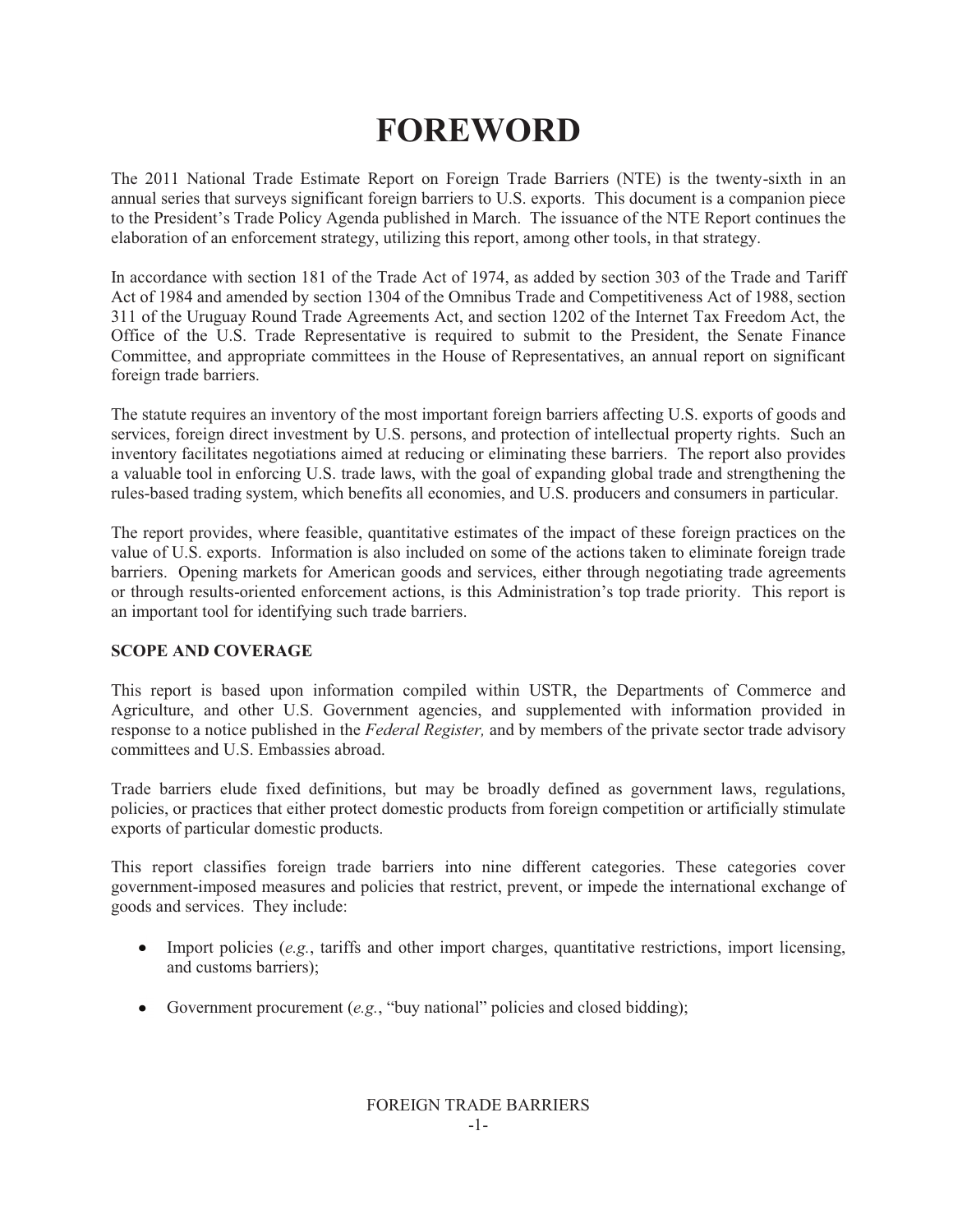- Export subsidies (*e.g.*, export financing on preferential terms and agricultural export subsidies that displace U.S. exports in third country markets):
- Lack of intellectual property protection (*e.g.*, inadequate patent, copyright, and trademark regimes  $\bullet$ and enforcement of intellectual property rights);
- Services barriers (*e.g.*, limits on the range of financial services offered by foreign financial institutions, regulation of international data flows, restrictions on the use of foreign data processing, and barriers to the provision of services by foreign professionals);
- Investment barriers (*e.g.*, limitations on foreign equity participation and on access to foreign  $\bullet$ government-funded research and development programs, local content requirements, technology transfer requirements and export performance requirements, and restrictions on repatriation of earnings, capital, fees and royalties);
- Government-tolerated anticompetitive conduct of state-owned or private firms that restricts the sale or purchase of U.S. goods or services in the foreign country's markets;
- Trade restrictions affecting electronic commerce (*e.g.*, tariff and nontariff measures, burdensome and discriminatory regulations and standards, and discriminatory taxation); and
- Other barriers (barriers that encompass more than one category,  $e.g.,$  bribery and corruption,<sup>i</sup> or that affect a single sector).

Significant foreign government barriers to U.S. exports that prior to the 2010 NTE reports were addressed under the rubric of "standards, testing, labeling and certification" measures are now treated separately in two specialized reports. One report is dedicated to identifying barriers in the form of standards-related measures (such as product standards and testing requirements). A second report addresses barriers that take the form of sanitary and phytosanitary measures (such as procedures to prevent the spread of crop pests or rules regulating food additives). Together, the three reports provide the inventory of trade barriers called for under U.S. law.

The two specialized reports were first issued in March 2010. USTR will issue new, up-to-date versions of these two reports in conjunction with the release of this report to continue to highlight the increasingly critical nature of standards-related measures and sanitary and phytosanitary issues to U.S. trade policy. The reports will identify and call attention to problems resolved during 2010, in part as models for resolving ongoing issues and to signal new or existing areas in which more progress needs to be made.

USTR continues to more vigorously scrutinize foreign labor practices and to redress substandard practices that impinge on labor obligations in U.S. free trade agreements (FTAs) and deny foreign workers their internationally recognized labor rights. USTR has also introduced new mechanisms to enhance its monitoring of the steps U.S. FTA partners have taken to implement and comply with their obligations under the environment chapters of those agreements. To further these initiatives, USTR has implemented interagency processes for systematic information gathering and review of labor rights practices and environmental enforcement measures in FTA countries, and USTR staff regularly visit FTA countries to monitor practices and directly engage governments and other actors. The Administration has reported on these activities in the *2011 Trade Policy Agenda and 2010 Annual Report of the President on the Trade Agreements Program*.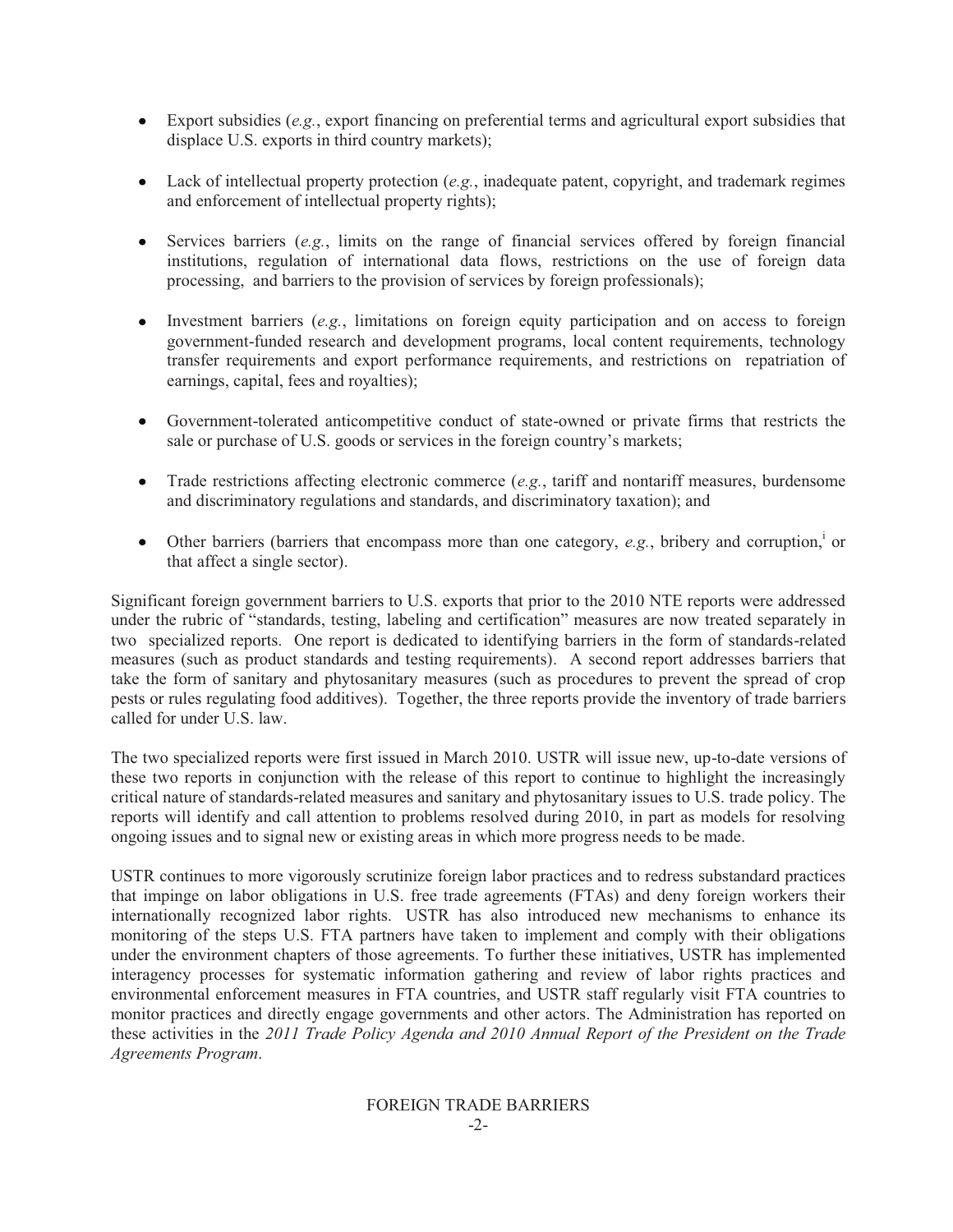The NTE covers significant barriers, whether they are consistent or inconsistent with international trading rules. Many barriers to U.S. exports are consistent with existing international trade agreements. Tariffs, for example, are an accepted method of protection under the General Agreement on Tariffs and Trade 1994 (GATT 1994). Even a very high tariff does not violate international rules unless a country has made a commitment not to exceed a specified rate, *i.e.,* a tariff binding. On the other hand, where measures are not consistent with U.S. rights international trade agreements, they are actionable under U.S. trade law, including through the World Trade Organization (WTO).

This report discusses the largest export markets for the United States, including: 58 countries, the European Union, Taiwan, Hong Kong, and one regional body. Some countries were excluded from this report due primarily to the relatively small size of their markets or the absence of major trade complaints from representatives of U.S. goods and services sectors. However, the omission of particular countries and barriers does not imply that they are not of concern to the United States.

NTE sections report the most recent data on U.S. bilateral trade in goods and services and compare the data to the preceding period. This information is reported to provide context for the reader. In nearly all cases, U.S. bilateral trade increased in 2010 compared to the preceding period, reflecting the improving world economy (with world Gross Domestic Product and world trade up 5 percent and 12 percent, respectively). The merchandise trade data contained in the NTE are based on total U.S. exports, free alongside (f.a.s.)<sup>ii</sup> value, and general U.S. imports, customs value, as reported by the Bureau of the Census, Department of Commerce. (NOTE: These data are ranked in the Appendix according to size of export market). The services data are drawn from the October 2010 Survey of Current Business, compiled by the Bureau of Economic Analysis in the Department of Commerce (BEA). The direct investment data are drawn from the September 2010 Survey of Current Business, also from BEA.

### **TRADE IMPACT ESTIMATES AND FOREIGN BARRIERS**

Wherever possible, this report presents estimates of the impact on U.S. exports of specific foreign trade barriers or other trade distorting practices. Where consultations related to specific foreign practices were proceeding at the time this report was published, estimates were excluded, in order to avoid prejudice to those consultations.

The estimates included in this report constitute an attempt to assess quantitatively the potential effect of removing certain foreign trade barriers on particular U.S. exports. However, the estimates cannot be used to determine the total effect on U.S. exports either to the country in which a barrier has been identified or to the world in general. In other words, the estimates contained in this report cannot be aggregated in order to derive a total estimate of gain in U.S. exports to a given country or the world.

Trade barriers or other trade distorting practices affect U.S. exports to another country because these measures effectively impose costs on such exports that are not imposed on goods produced in the importing country. In theory, estimating the impact of a foreign trade measure on U.S. exports of goods requires knowledge of the (extra) cost the measure imposes on them, as well as knowledge of market conditions in the United States, in the country imposing the measure, and in third countries. In practice, such information often is not available.

Where sufficient data exist, an approximate impact of tariffs on U.S. exports can be derived by obtaining estimates of supply and demand price elasticities in the importing country and in the United States. Typically, the U.S. share of imports is assumed to be constant. When no calculated price elasticities are available, reasonable postulated values are used. The resulting estimate of lost U.S. exports is approximate, depends on the assumed elasticities, and does not necessarily reflect changes in trade patterns

FOREIGN TRADE BARRIERS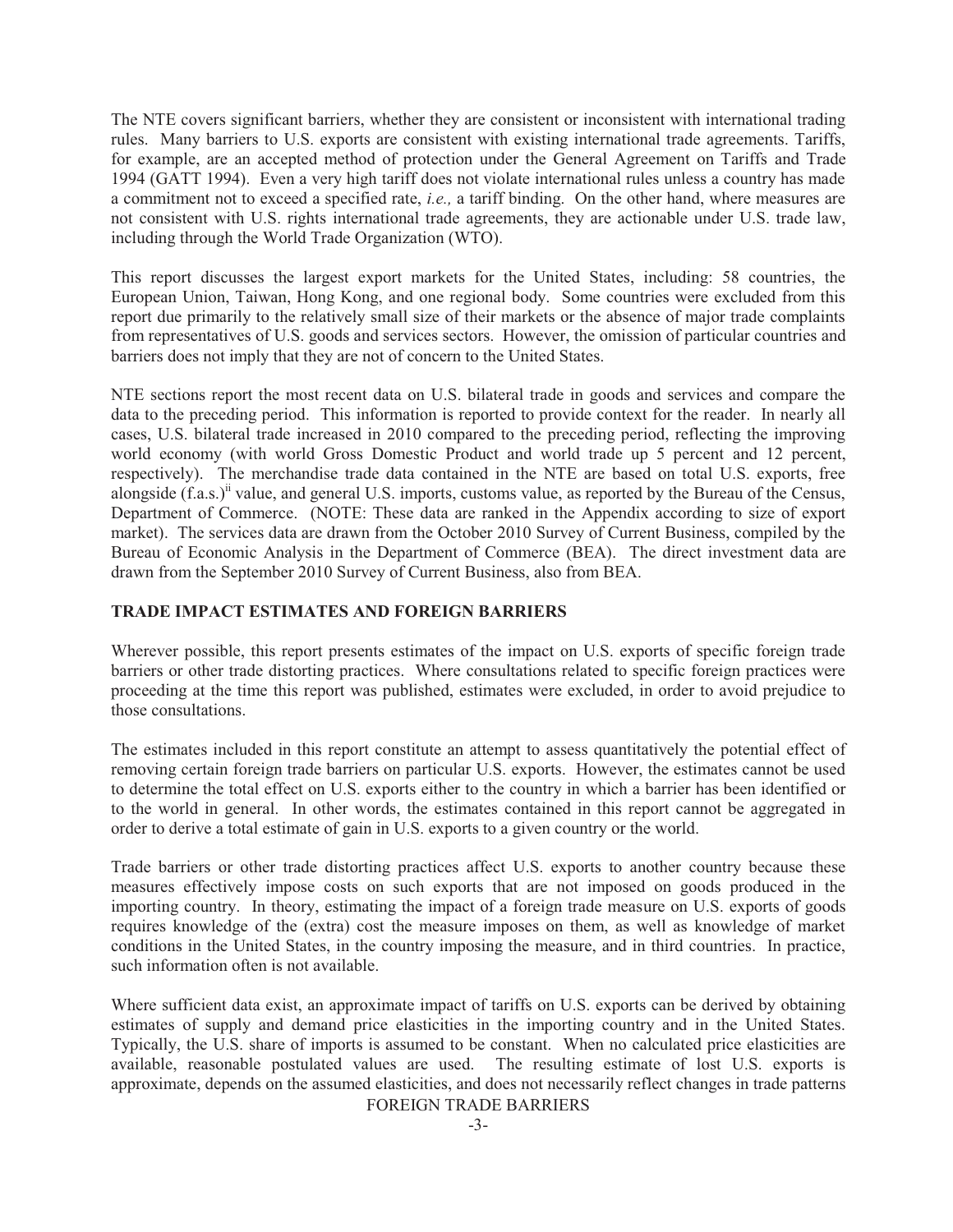with third countries. Similar procedures are followed to estimate the impact of subsidies that displace U.S. exports in third country markets.

The task of estimating the impact of nontariff measures on U.S. exports is far more difficult, since there is no readily available estimate of the additional cost these restrictions impose. Quantitative restrictions or import licenses limit (or discourage) imports and thus raise domestic prices, much as a tariff does. However, without detailed information on price differences between countries and on relevant supply and demand conditions, it is difficult to derive the estimated effects of these measures on U.S. exports. Similarly, it is difficult to quantify the impact on U.S. exports (or commerce) of other foreign practices, such as government procurement policies, nontransparent standards, or inadequate intellectual property rights protection.

In some cases, particular U.S. exports are restricted by both foreign tariff and nontariff barriers. For the reasons stated above, it may be difficult to estimate the impact of such nontariff barriers on U.S. exports. When the value of actual U.S. exports is reduced to an unknown extent by one or more than one nontariff measure, it then becomes derivatively difficult to estimate the effect of even the overlapping tariff barriers on U.S. exports.

The same limitations that affect the ability to estimate the impact of foreign barriers on U.S. goods exports apply to U.S. services exports. Furthermore, the trade data on services exports are extremely limited in detail. For these reasons, estimates of the impact of foreign barriers on trade in services also are difficult to compute.

With respect to investment barriers, there are no accepted techniques for estimating the impact of such barriers on U.S. investment flows. For this reason, no such estimates are given in this report. The NTE includes generic government regulations and practices which are not product-specific. These are among the most difficult types of foreign practices for which to estimate trade effects.

In the context of trade actions brought under U.S. law, estimates of the impact of foreign practices on U.S. commerce are substantially more feasible. Trade actions under U.S. law are generally product-specific and therefore more tractable for estimating trade effects. In addition, the process used when a specific trade action is brought will frequently make available non-U.S. Government data (U.S. company or foreign sources) otherwise not available in the preparation of a broad survey such as this report.

In some cases, industry valuations estimating the financial effects of barriers are contained in the report. The methods computing these valuations are sometimes uncertain. Hence, their inclusion in the NTE report should not be construed as a U.S. Government endorsement of the estimates they reflect.

March 2011

#### **Endnotes**

 $\overline{a}$ 

<sup>i</sup> Corruption is an impediment to trade, a serious barrier to development, and a direct threat to our collective security. Corruption takes many forms and affects trade and development in different ways. In many countries, it affects customs practices, licensing decisions, and the awarding of government procurement contracts. If left unchecked, bribery and corruption can negate market access gained through trade negotiations, undermine the foundations of the international trading system, and frustrate broader reforms and economic stabilization programs. Corruption also hinders development and contributes to the cycle of poverty.

#### FOREIGN TRADE BARRIERS